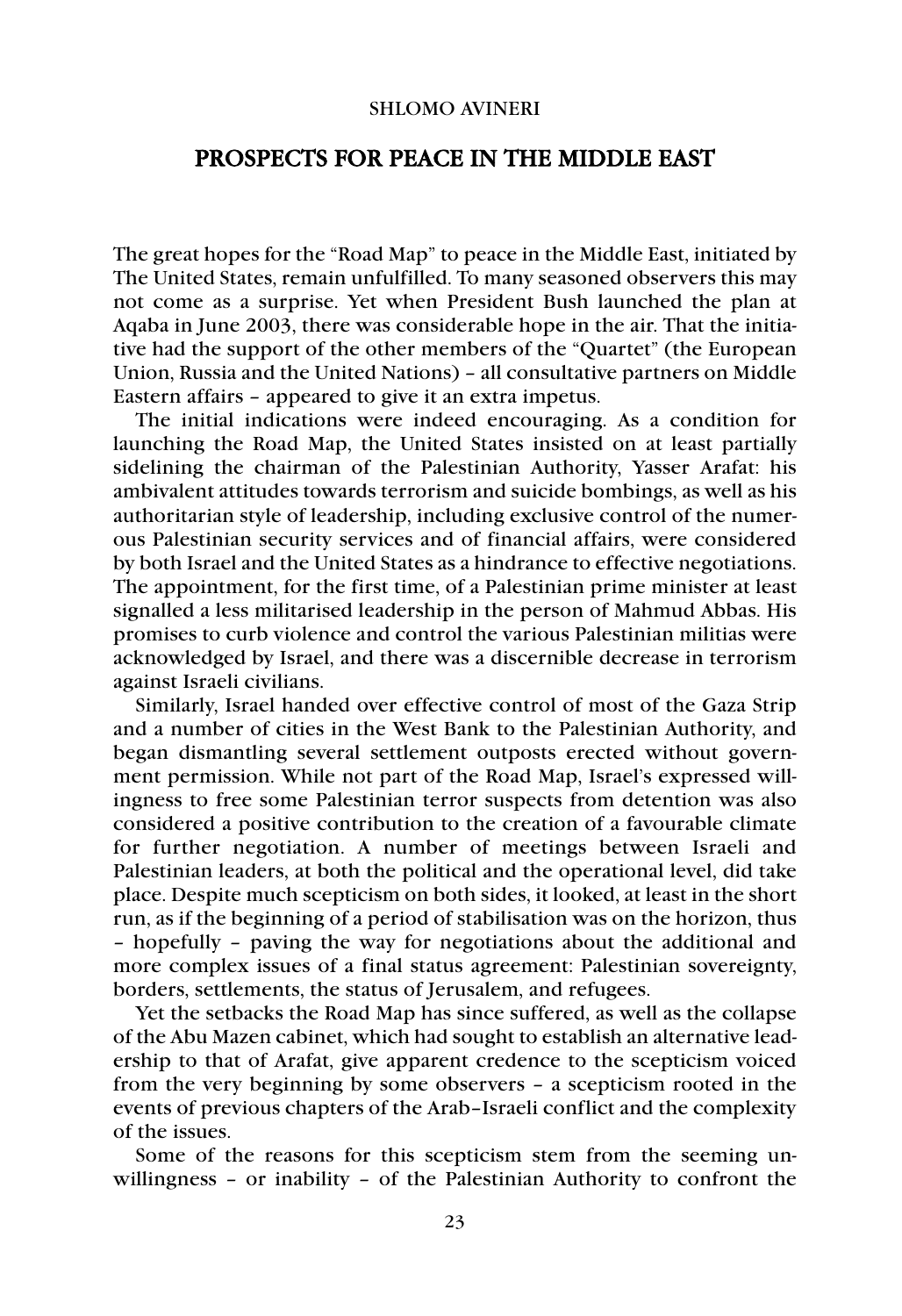armed militias, semi-legal gangs and militant organisations that have made the Palestinian territories resemble Lebanon of the 1970s and 1980s. There is grave doubt whether the Palestinians are capable of asserting the basic requirement of sovereignty – a monopoly of the legitimate use of force. This was borne out in the reasons for the resignation, in early September, of Prime Minister Abu Abbas: the failure of Yasser Arafat to relinquish effective control of the numerous Palestinian security services.

Yet the difficulties may go deeper. Perhaps one of the hidden dilemmas inherent in any attempt to arrive at a settlement resides in the very different ways in which the two sides view the conflict. To Israelis, whether of the right or of the left, the conflict is between two national movements – the Jewish national movement, or Zionism, and the Arab, or Arab Palestinian, national movement. Construing the conflict in such terms implies at least the possibility of a compromise, based in one way or another on a territorial compromise. From the Arab perspective – and this is the way it is portrayed in the Arab historical narrative, as well as in all Arab school textbooks, including those of the Palestinian Authority, in those introduced after the signing of the Oslo Agreement – the conflict is not between two national movements, but between one national movement – the Arab national movement – and something that is perceived as a variant of European imperialism and colonialism. Israel in the Arab consciousness is something like Algeria, and the historical parallel has become part of the Arab narrative. Given such a definition, compromise is not only difficult, but also morally and politically reprehensible. In the Arab political mind, there is only one legitimate nation in the region: the Arab. Thus the right of self-determination is denied not only to Jews but also to Kurds and even to the Berbers of Algeria. It does not matter whether one agrees with the Israeli or the Arab definition of the conflict: it is clear that such normative and conceptual gaps are a serious obstacle on the road to peace.

This suggests just how difficult it may be, even if the immediate violence is curbed, to reach a lasting solution. Moreover this was also the context of the failure of the most recent attempts to reach a settlement – at Camp David and at Taba in 2000–2001. At the Camp David summit, President Clinton tried to reach a final status agreement, and at Taba the two sides continued to negotiate, but failed to achieve a breakthrough.

As in the case of most diplomatic negotiations, the details of some aspects of the negotiations are open to conflicting interpretation. Nevertheless a number of central aspects are clear. Given that the colossal failures at Camp David and at Taba as well as subsequent events have proved a watershed in the history of Israeli–Palestinian relations and the cause of a major shift in Israeli politics (with two election victories in a row for the Likud party led by Ariel Sharon), a summary of some of the events is crucial to an understanding of the current political and diplomatic situation.

At Camp David, Israel's Labour-led government under Prime Minister Ehud Barak offered the Palestinians a peace package that was more far-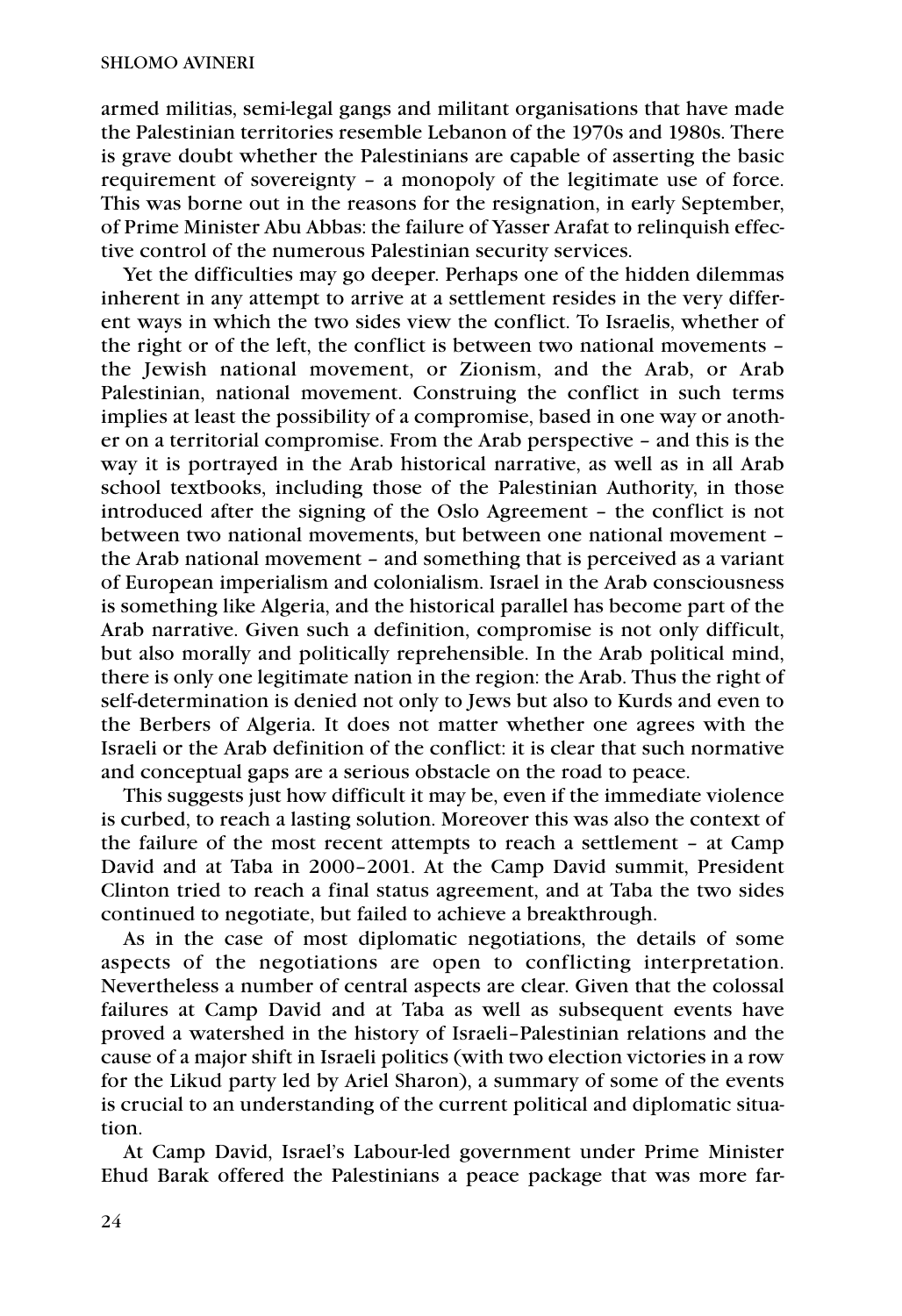reaching than what had been offered by any Israeli leadership before. Making these offers entailed considerable risks for Barak and his shaky coalition government – as became clear when the negotiations collapsed and Palestinian terrorism resumed. Yet Barak, sensing (wrongly, as it turned out) an historical opportunity to end the conflict, was ready to make the following offers to the Palestinians:

• Barak stated clearly and openly that he was ready to accept the establishment of a Palestinian state alongside Israel. No Israeli leader had ever made such a statement before – not even Yitzhak Rabin or Shimon Peres, both recipients of the Nobel Peace Prize. While it was clear that the emergence of such a Palestinian state would be the end-product of the Oslo process initiated in 1993, the political risks in Israel of stating this publicly were obvious – and this was underlined when one of the coalition partners left Barak's government following his statement;

• Barak declared that he was ready to withdraw from 92%–96% of the occupied territories. Again, while Oslo had obviously implied a significant Israeli withdrawal from the West Bank and Gaza, no previous Israeli leader had ever used explicit figures;

• In order to implement such a major Israeli withdrawal, Barak stated that between 30 to 40 Jewish settlements in the territories would have to be dismantled and between 25,000–30,000 Jewish settlers evacuated. When this position of Barak became public, a second coalition party left his government, leaving Barak with virtually a minority government, yet he continued with the negotiations;

• To compensate Palestinians for the 4%–8% of the occupied territories that would not be relinquished to them, Barak offered the Palestinians a comparable tract of land within Israel's pre-l967 boundaries: this was a novel idea, never before contemplated or raised in Israeli political discourse;

• Furthermore, Barak offered to divide Jerusalem and to hand over the Arab quarters, officially annexed by Israel after 1967, to the future Palestinian state so that they might become the capital of an independent Palestine. In this he broke a thirty-year-old Israeli taboo, accepted also by the Israeli left, that Jerusalem would remain "the eternal, united capital of Israel, never to be divided again";

• Barak also agreed to share sovereignty with the Palestinians on the Temple Mount, so that the two Muslim mosques would not be under Israeli control – thereby breaking another long-standing Israel taboo;

• And lastly, as a humanitarian gesture, Barak expressed readiness to accept, on the basis of a family unification plan, a limited number of 1948 Palestinian refugees.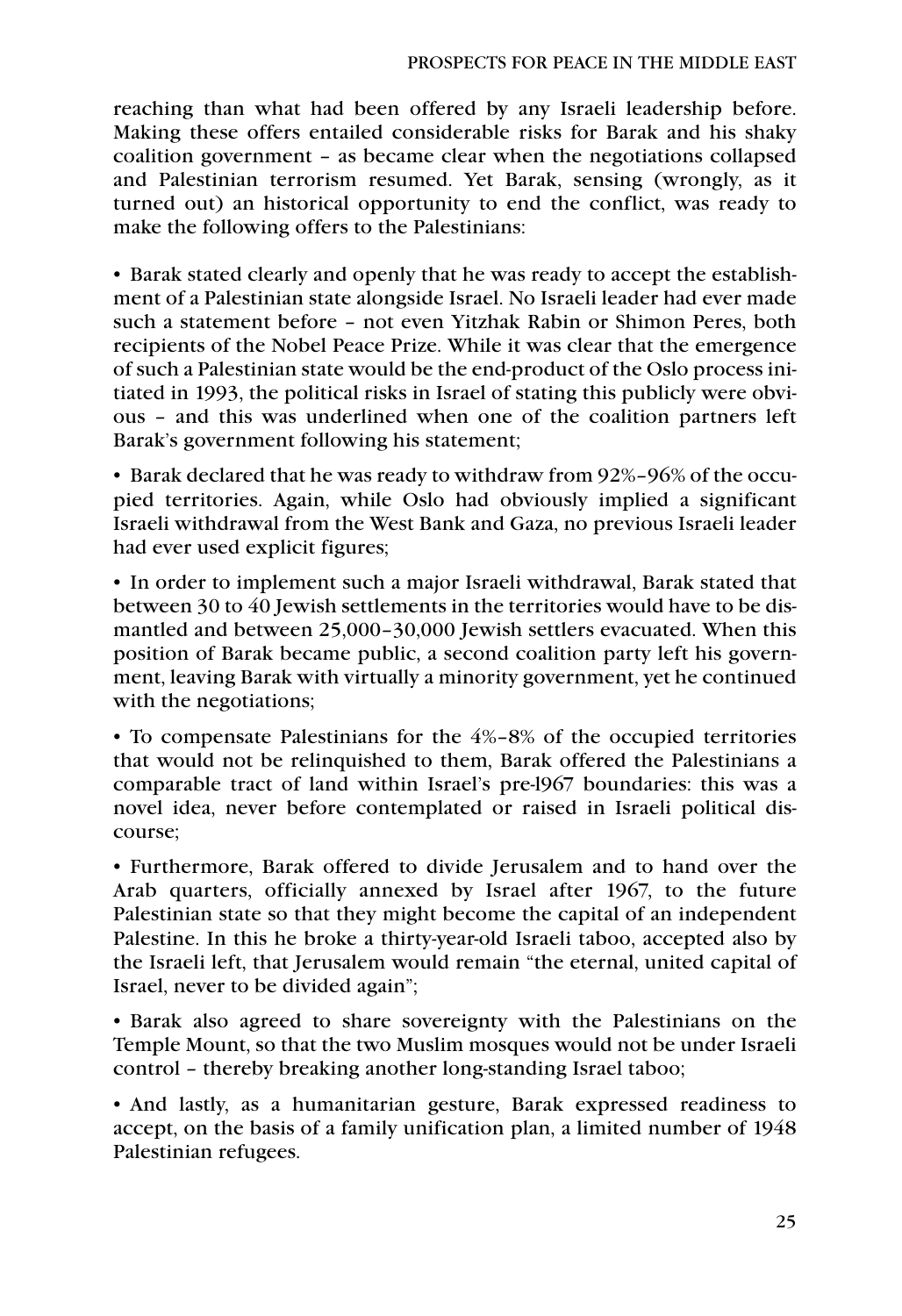Never before had the Palestinians been offered such a comprehensive Israeli plan. While obviously less than what the Palestinians wanted, they received a proposal that went beyond anything previous Israeli governments had been ready to offer them.

The Palestinian response shocked not only the Israelis but also President Clinton. Not only did the Palestinians reject the Israeli offer – thereby contributing to the fall of the Barak government and the holding of early elections, which were then won by Sharon's Likud – but they also began demanding Israeli acceptance of the principle of the right of return to Israel of all 1948 Palestinian refugees (as well as their descendants). While the Palestinians admitted that it would be unrealistic to expect Israel to accept all refugees – between 3 and 5 million people – they still insisted on Israel's acknowledgement of their right of return.

For most Israelis, this became a watershed in their perception of a possible historical reconciliation between the Israeli and Palestinian sides. The parallels emerging in the ensuing Israeli debate were clear: People asked what would have happened if in 1990 a West German chancellor had insisted – in return for Germany's acceptance of the Oder–Neisse line – that Poland, Czechoslovakia and other Eastern European countries should accept, in principle, the right of return of all ethnic Germans expelled after 1945 from Eastern Europe (Vertriebene) as well as their descendants; that all these people should be given the right of return to their ancestral lands in Poland, Czechoslovakia, Hungary and Yugoslavia, where their ancestors had been living for centuries. Had the Bonn government made such a claim, people would immediately have accused it of trying to negotiate not the reunification of Germany but the undoing of the consequences of World War II. In other words, such a demand by Germany – which, of course, was never made, precisely for these reasons – would have signified a reluctance to accept the outcome of 1945 and the political reality that emerged in central Europe as a consequence of Nazi Germany's defeat.

This is how Arafat's demand concerning the 1948 refugees was perceived in Israel: that is to say, many Israelies have become convinced that the Palestinians were not negotiating about the end of the post-1967 Israeli occupation of the West Bank and Gaza, but that their implicit aim was to undo the consequences of their defeat in l948. It should be recalled that in 1948 the Palestinian Arabs – and four Arab member states of the United Nations – went to war not only against Israel but also against international legitimacy as encapsulated in the 1947 UN General Assembly resolution on the division of British Palestine into two states – a Jewish and an Arab state. Despite the troubled history of the UN, this is the only instance in which member states went to war against a UN resolution. To most Israelis, it seemed that the Palestinians, defeated in 1948 in a war they had waged against international legitimacy, were now seeking to reverse the consequences of that earlier defeat.

A further cause of the deep shift in Israeli public opinion was the Palestinian response to the failure of negotiations: the recourse to violence,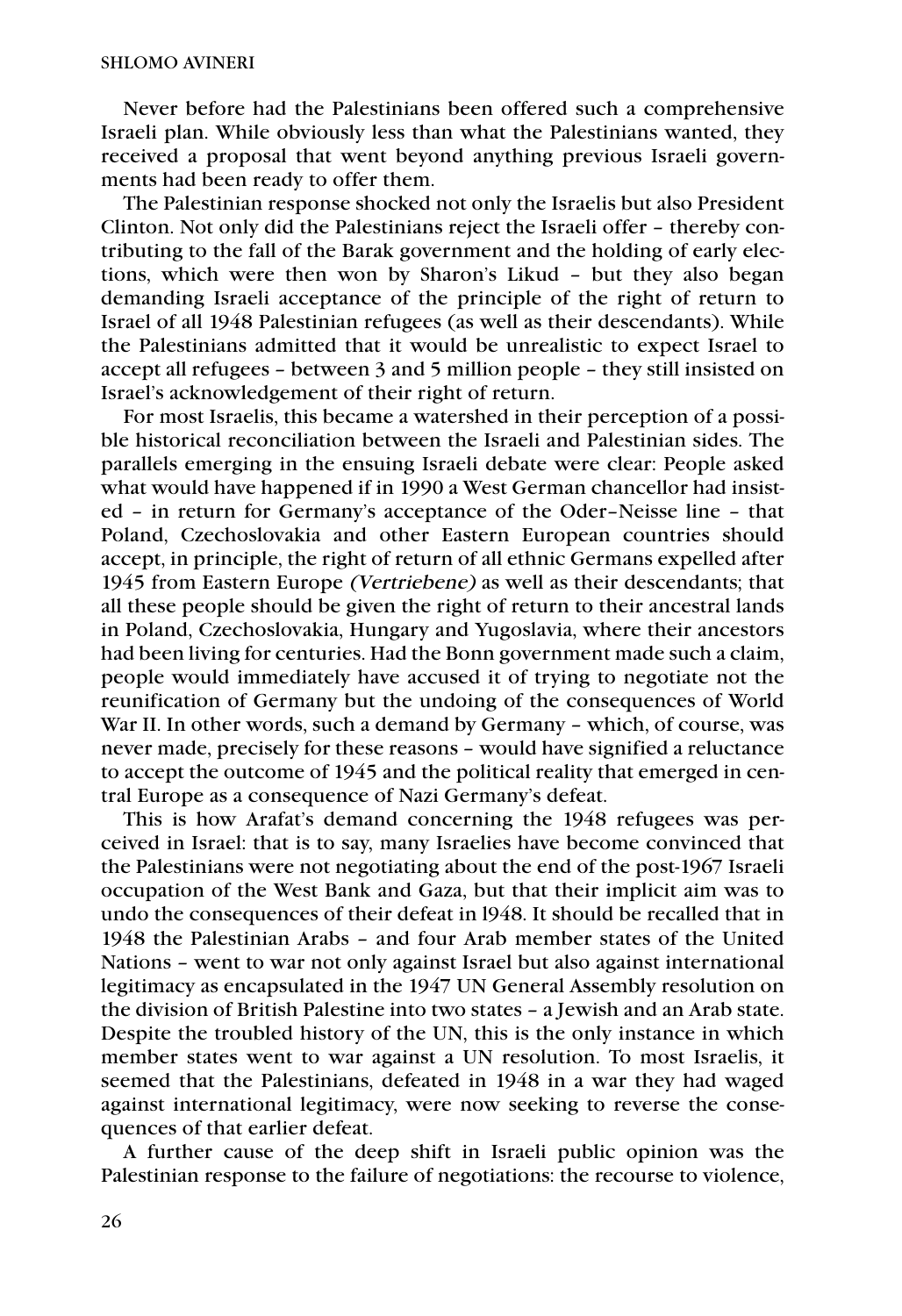terrorism and suicide bombing. There is no doubt that the provocative visit of Ariel Sharon – then leader of the Likud opposition to Barak's Labour government – to the Temple Mount compound should not have taken place. Yet the ensuing Palestinian violence had very little to do with this visit: if, as a consequence of the visit, there had been three or four days of fury and street violence on the Palestinian side, many Israelis would probably have understood, even if they could never have publicly acknowledged this. But the Palestinian violence following the failure at Camp David and Taba was systematic and prolonged, and at least partially directed – or at least condoned – by the Palestinian Authority. To many Israelis it appeared that Arafat's commitment at Oslo to forgo the use of violence was of little real consequence. Indeed, in the wake of the failure of Oslo, it appeared to most Israelis that Arafat – and the Palestinian leadership in general – were enacting a variation of Clausewitz's dictum: it seemed that Palestinians regarded terrorism as merely the continuation of diplomacy by other means.

This was compounded by the manner in which the Palestinian leadership dealt with the issue of suicide bombers – a phenomenon that truly terrorises Israelis and for which there is no effective response. While the official Israeli contention that terrorism was directed by Arafat and the Palestinian Authority appears an exaggeration, the following is clearly a fact: when the physical remains of a suicide bomber were handed over by Israeli police to the Palestinian authorities for a decent burial, what followed on the Palestinian side was something totally different: an official Palestinian state funeral, with an official Palestinian police armed guard of honour; the suicide bomber was officially designated a shahid (martyr) and his family granted a special martyrs' pension; Palestinian school children marching in formation with mock guns and shouting "we are all martyrs"; and the next day also Palestinian schools received official faxes from the Palestinian Ministry of Education with the CV of the martyr and an order to teach his life and heroism as a role model to be emulated by Palestinian school children. All this was also shown on TV and watched by millions of Israelis. In their eyes, the Palestinian Authority had become a failed state, deeply contaminated by terror, before it ever became a fully-fledged state.

Obviously, the severity of some of the Israeli measures to counter suicide bombings (the reoccupation of Palestinian towns; closures and curfews; targeted killings of leaders of terrorist groups; blowing up of houses belonging to suicide bombers or to their families; detention of suspects in large numbers) created a parallel anger and frustration on the Palestinian side. While we still do not know why Arafat rejected in the way he did Barak's offers at Camp David, it is also the case that no Palestinian opposition to this catastrophic policy emerged: there were no anti-Arafat demonstrations, no members of the Palestinian legislative council or any other Palestinian organisation have ever voiced even the slightest criticism of Arafat's strategy at Camp David. This is rather surprising given that if Arafat had accepted Barak's offer, made with Clinton's support, he would have returned from Camp David with a Palestinian state – and with himself as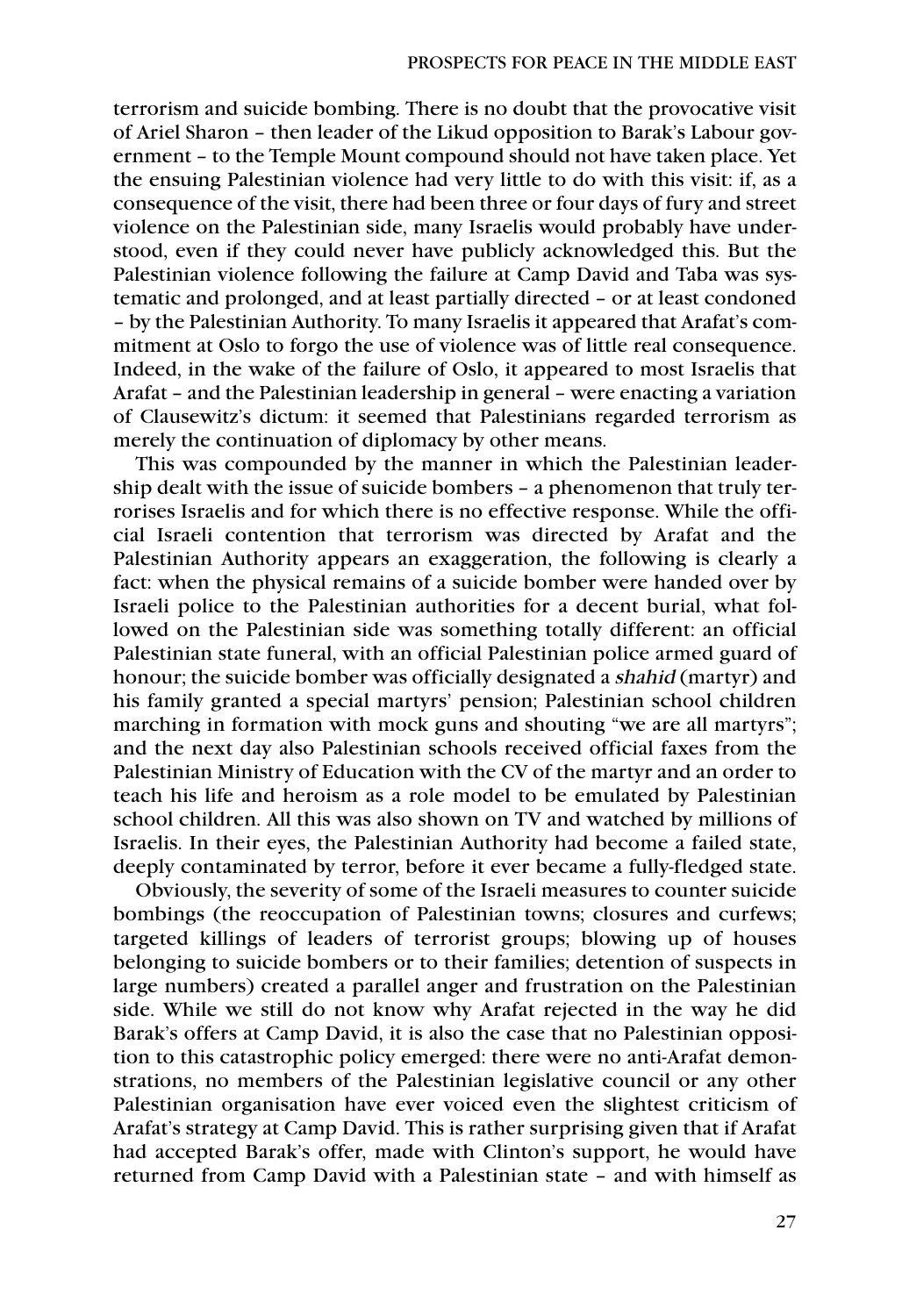the universally recognised President of an independent Palestine. Israeli right-wing commentators maintain that the reason for Arafat's "nyet" was his unwillingness to accept a final status agreement, because that would have amounted to an acceptance of Israel. Perhaps this is going too far. Still, the hope that Arafat would become a Palestinian Nelson Mandela – a hope felt by those Israelis who supported negotiations with the PLO, a two-state solution and Oslo – proved unfounded. When Arafat announced repeatedly and against a background of almost daily suicide bombings – whose perpetrators were declared "martyrs" by the Palestinian Authority, that he too aspired to be a shahid ("martyr") and to march at the head of a million shahids to Jerusalem, most Israelis felt that he was still a man of war and terrorism rather than a man of peace.

\*\*\*

All this meant that the atmosphere in which the Road Map was launched was characterised by more bitterness, fear and hatred on both sides than the atmosphere at the time of Camp David or even Oslo. Never had there been such enmity between Palestinians and Israelis, deepened daily by Palestinian suicide bombings and the harshness of the Israeli response.

It is this that lies at the root of the current scepticism. It is true that Ariel Sharon surprised all, especially members of his own Likud party, by publicly stating that Israel has to accept the future existence of a Palestinian state and that Israeli control of the Palestinians amounts to "occupation" – language never before used by a Likud leader. And it was equally encouraging that on becoming Prime Minister, Abu Mazen stated in Aqaba, in the presence of President Bush, that Palestinian terrorism has to stop – the first time a Palestinian leader used the term "terrorism" in reference to what Palestinians invariably view as legitimate resistance. But still nobody knew what both leaders were really willing – and able – to do beyond such changes in their respective rhetoric. How far would Sharon go in confronting the settlers – an important element in his constituency – when it came to serious negotiation about the possible dismantling of settlements? On the other hand, it is now clear that despite his rhetoric Abu Mazen did not do much in imposing his Authority's monopoly on the legitimate use of force – the cornerstone of effective sovereignty – when confronted by the various armed militias of fundamentalist Islamic groups like Hamas and Islamic Jihad.

To put it another way: Is it conceivable that an Israeli government under Sharon will be prepared to make the Palestinians a more generous offer than the one made by Barak in 2000–2001? And is it conceivable that a Palestinian Authority will be willing to accept now what it rejected at Camp David?

Yet there is also a fundamental diplomatic problem involved in the strategy implied by the Road Map. The plan calls for three stages, lasting two to three years; at the end of the final stage, two states – Israel and Palestine – should be living side by side in peace, with all the Arab states having agreed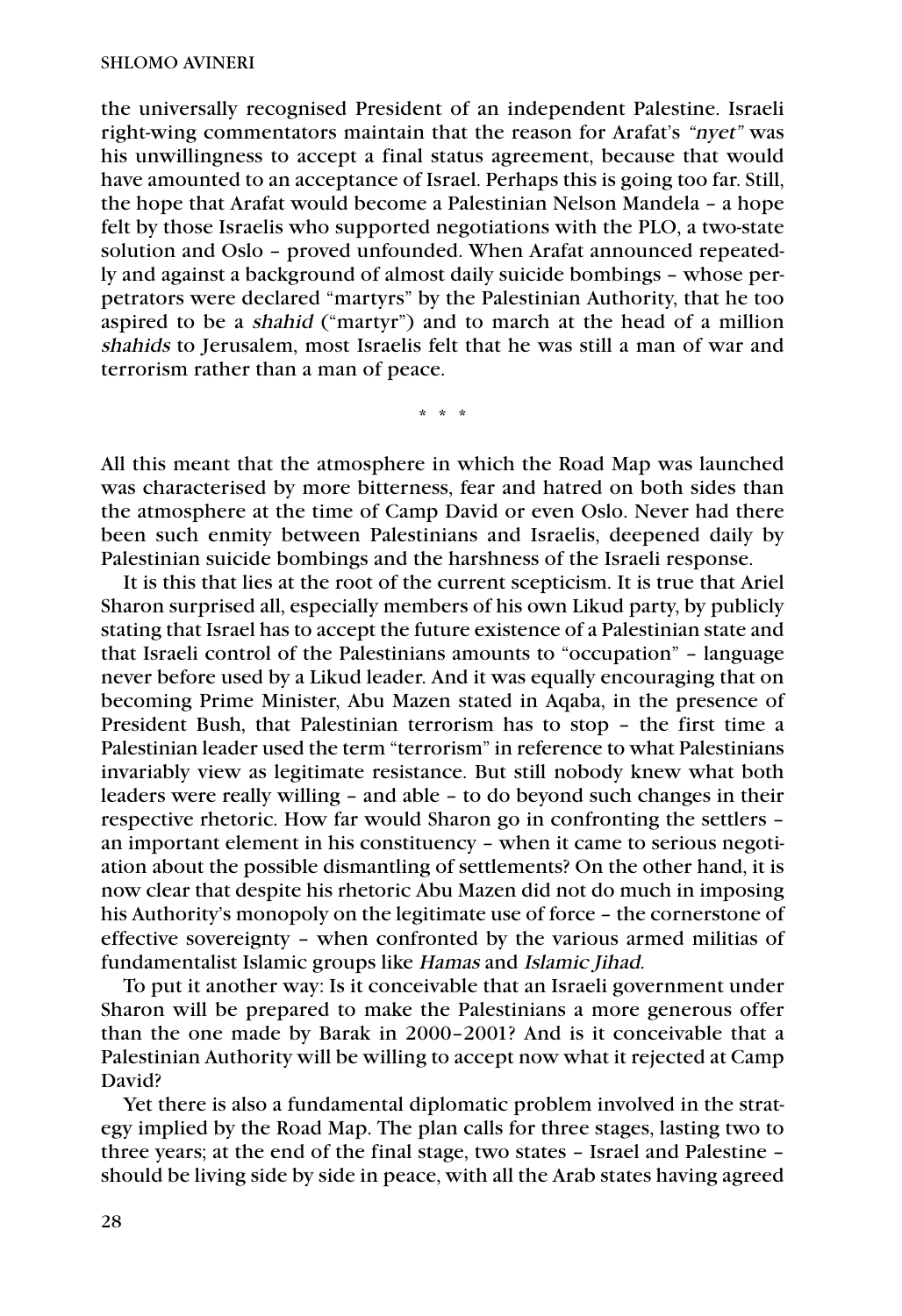to accept Israel and to normalise their relations with the Jewish state. This is, of course, the most noble of hopes. But the question is not whether it is commendable, but whether it is tenable. These doubts were well known to the initiators of the plan, and especially to the United States, which – unlike the European Union – has had years of experience of trying to solve the Middle East puzzle and has just recently – in 2000–2001 – undergone the traumatic experience of a US President failing to bring the two sides to the finish line. It is for this reason that the Bush Administration has understood that both sides will have to be accompanied by an outside power – in particular the United States – during every stage of what will be complex and multi-faceted negotiations. Fortunately, the other members of the Quartet have realistically understood that the United States is the only external power that can push both sides to an agreement. Absit America, nulla pax.

Yet as previous attempts at peace making in the Middle East have shown, there is a limit to American power – and to the staying power of the United States in focusing on one issue over an extended period of time. American power is enormous – but the context is also crucial. As recent Middle Eastern history has shown – and similar lessons have been learnt elsewhere too – there are two scenarios in which US power is effective and there is another scenario in which it is not.

The first scenario in which American power is effective is where there is a shooting war going on and an imminent danger of it getting out of hand and spilling over into something much wider and more dangerous: in such cases, effective American pressure can put an end to hostilities or prevent new ones. Examples: in 1956, US pressure was effective in bringing about an Israeli withdrawal from Sinai (as well as putting an end to the abortive French–British intervention at Suez); in 1973, in the last phases of the Yom Kippur War, US pressure stopped Israel from taking advantage of its counteroffensive after crossing the Suez Canal and prevented it from totally destroying the Egyptian Army and possibly marching on towards Cairo; in 1982, during the Lebanon War, one phone call from President Reagan to Prime Minister Begin stopped Israel from taking over West Beirut after the assassination of the Israeli-backed Lebanese President Bashir Jemayel by Syrian agents; and in the first Gulf war in 1991 an effective American veto prevented Israel from retaliating against Iraq after Saddam launched 39 missiles against Israeli civilian targets. In all these cases, American pressure was effective because it was focused, in a highly dangerous situation, and required for merely a short period of time to deal with a single specific action.

The other scenario is the exact opposite: where there is a situation of peace-making and political will on both sides and where both sides have already made politically important (and sometimes to them dangerous) steps leading to substantive agreements – yet still need an extra push from outside to settle some of the remaining disagreements that threaten to unravel the whole process. In such a situation, American mediation – and the projection of presidential power – is extremely helpful to force both sides to agree to concessions they are otherwise unwilling to make but can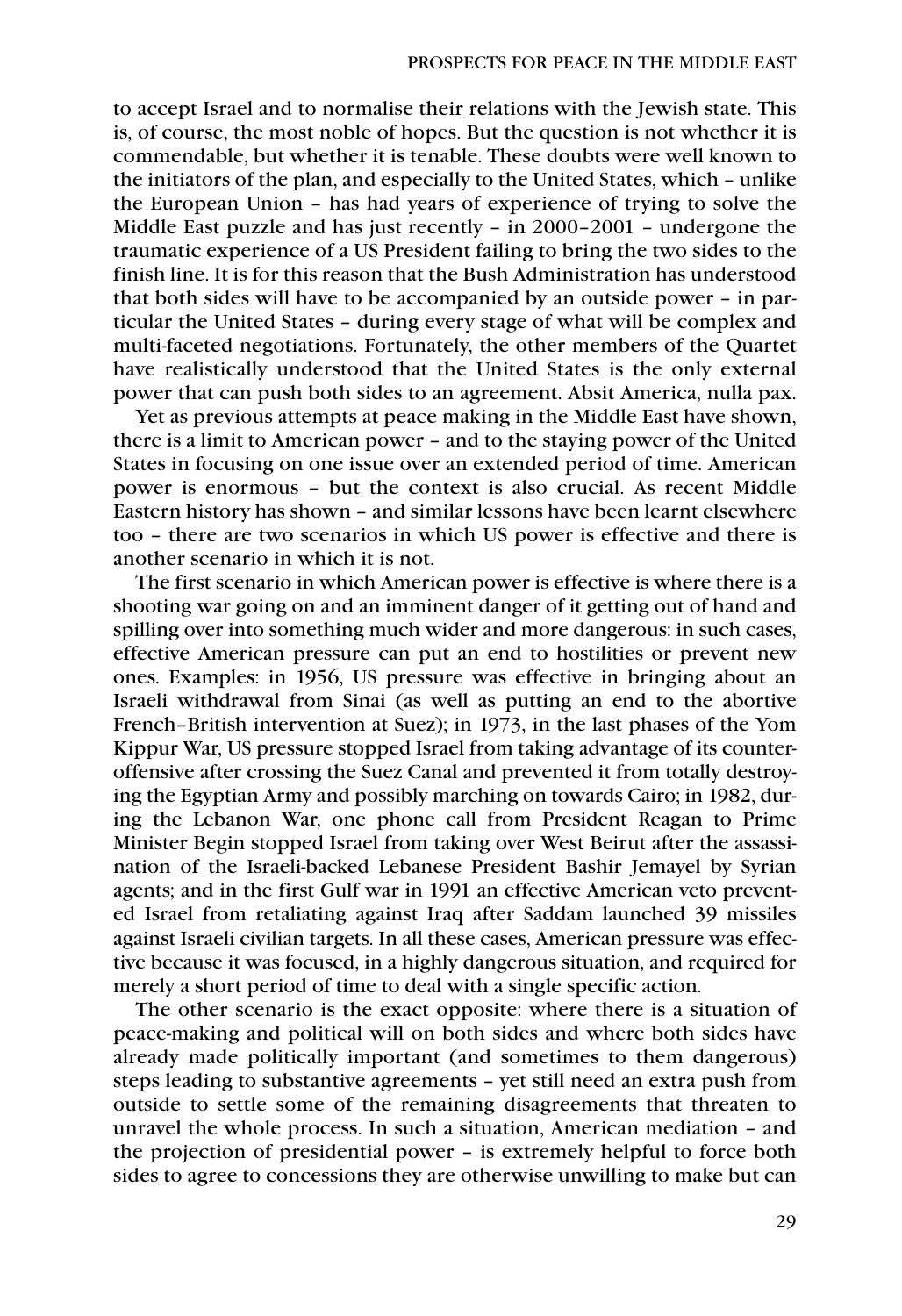be persuaded to make ostensibly to the American president. This was the case under President Carter in l978 at Camp David, when President Sadat of Egypt and Prime Minister Begin of Israel agreed (in the wake of Sadat's dramatic and historical visit to Jerusalem) on most of the issues involved, but needed Carter to smooth out some rough edges. And the same happened in 1993, when after reaching an agreement in Oslo, both Israel and the PLO needed a push from President Clinton to resolve some of the sticky details on which there was still no bilateral agreement.

There is, however, also a third scenario – a situation in which there is no political will on both sides, and the agreement and its implementation call for numerous and prolonged negotiations on minute details. In such a case, even an American President cannot bring about the alchemy of reaching an agreement when the ingredients are missing. This is what happened at Oslo and at Taba in 2000–2001.

The Road Map may also fall into this third category. It calls for prolonged negotiations about hundreds of details over a period of up to three years; meanwhile the political will is – as has been demonstrated above – at least weak if not non-existent. Can one really imagine an American President, with many other agendas, both domestic and global, concerning himself with the details of every step? Obviously not: and sending an assistant secretary of state is not the solution either. What is needed is the power of the US presidency rather than some mid-level bureaucrat, in order to persuade both sides to make concessions on what to them are enormously significant issues of legitimacy, historical narrative, security and sovereignty. Can anyone imagine President Bush – assuming his re-election in 2004 – having that much political time and political capital on his hands over the next three years? Previous experience indicates he is unlikely to do so; numerous well-intentioned peace initiatives in the past have ground to a halt, bogged down in minute details and derailed by the procrastination of both sides, with the US having lost interest in pursuing diplomacy vigorously and at the highest level and more concerned by other crises and issues on the international agenda drawing the attention of the White House. The current difficulties facing the Bush Administration in Iraq only compound these problems. Simplistic talk about "the need for US pressure on Israel" merely distracts from the political realities of the limits of American presidential power as well as its short span of attention. This may be regrettable, but it is a fact. If one realises that the text of the Oslo Accords – which were, after all, no more than a set of interim agreements – was bulkier than the text of the Peace of Westphalia, one begins to comprehend the enormity of the task: this not a one-off dramatic act, but a continuous, daily effort.

\*\*\*

There is another aspect that merely adds to the scepticism about whether the current plan is really capable of forging an agreement to end the conflict in the Middle East: this is the comparative dimension.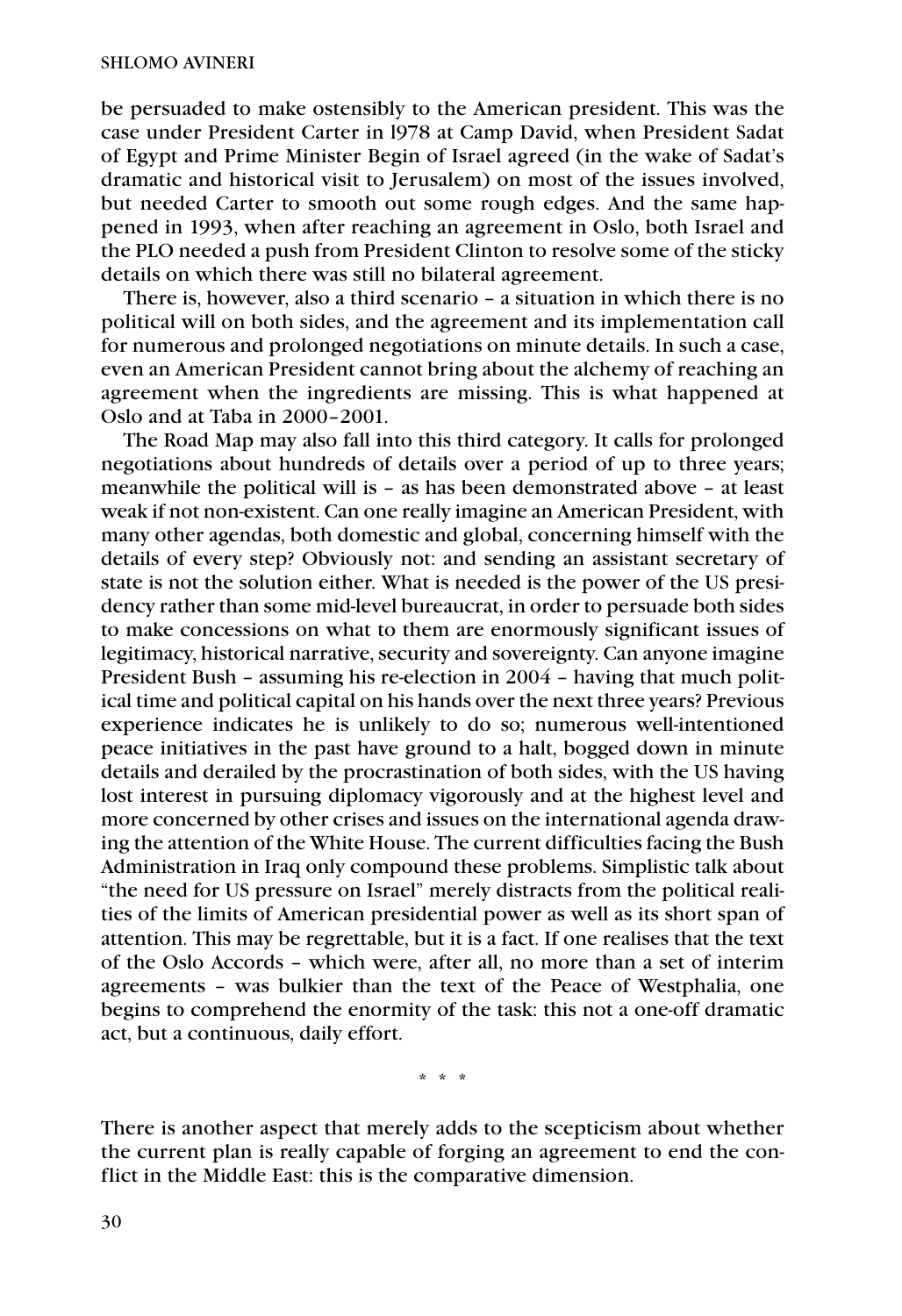The Israeli–Palestinian conflict is not unique in its contours: it is a conflict between contending national movements, involving issues of sovereignty, legitimacy, territorial control, holy sites and competing national narratives. In this it is not so very different from the conflicts in Bosnia, Kosovo, Cyprus or Kashmir – although it may be more intensive. Despite its intensity, it has been less deadly than the conflicts in the former Yugoslavia, where more people were killed, wounded and displaced in a much shorter period of time than in the five decades of conflict between Israel and the Palestinians.

Yet in all those conflicts – in which the international community has been involved, both through the instrumentality of the UN, but also through NATO, the EU and the OSCE – the conventional wisdom has not been the need for a "Road Map" to a solution. In the case of Bosnia, nobody in the international community will dare to predict the ultimate future of Bosnia-Herzegovina: Will the planned complex and multi-layered double federal structure envisaged at Dayton be implemented? Or will it remain a de facto fractured polity without an effective central authority and with multi-ethnicity still a distant and unattainable goal? And what, for instance, will Kosovo be like in five or ten years? Will it be an independent state, a part of a Greater Albania, or somehow re-united with a truly democratised and pluralistic Serbia/Yugoslavia? Even the best efforts, made over the years, of the international community to draw up what appeared to all a decent proposal for a unified Cyprus, foundered when the so-called Annan Plan was undermined by the recalcitrance of the contending parties – with even the prospect of EU membership failing to be a strong enough incentive to overcome decades or even centuries of mistrust and enmity. And last and not least, while it turned out to be possible for the international community – and primarily the US – to find ways to avoid a violent and possibly nuclear confrontation between India and Pakistan, nobody in his right mind has any idea about how to "solve" the Kashmir issue, which is so much at the centre of the Indo-Pak conflict.

In all these cases, conventional wisdom and politics is satisfied when it manages to find instruments for stabilisation, consolidation, and a lasting cease-fire: in Bosnia the killing has stopped, though most of the refugees have not returned to their homes, nor have the ethnically-determined partial governmental structures been superseded by an overall coherent central government. In Kosovo, the international status of the province remains murky, even slightly absurd: it is still considered in international documents as part of Yugoslavia, yet even the rump-Yugoslavia does not exist anymore – meanwhile the Serbian refugees have not been allowed to return, and Mitrovica is still a divided and tense city. In Cyprus, the only meaningful change has been the unilateral decision of the Turkish Republic of Northern Cyprus (not recognised by anyone except Ankara) to reopen the border crossing on the "Green Line" in downtown Nicosia, thus achieving at least the physical ability of Greek and Turkish Cypriots to move from one part of the island to the other – a step that the international community